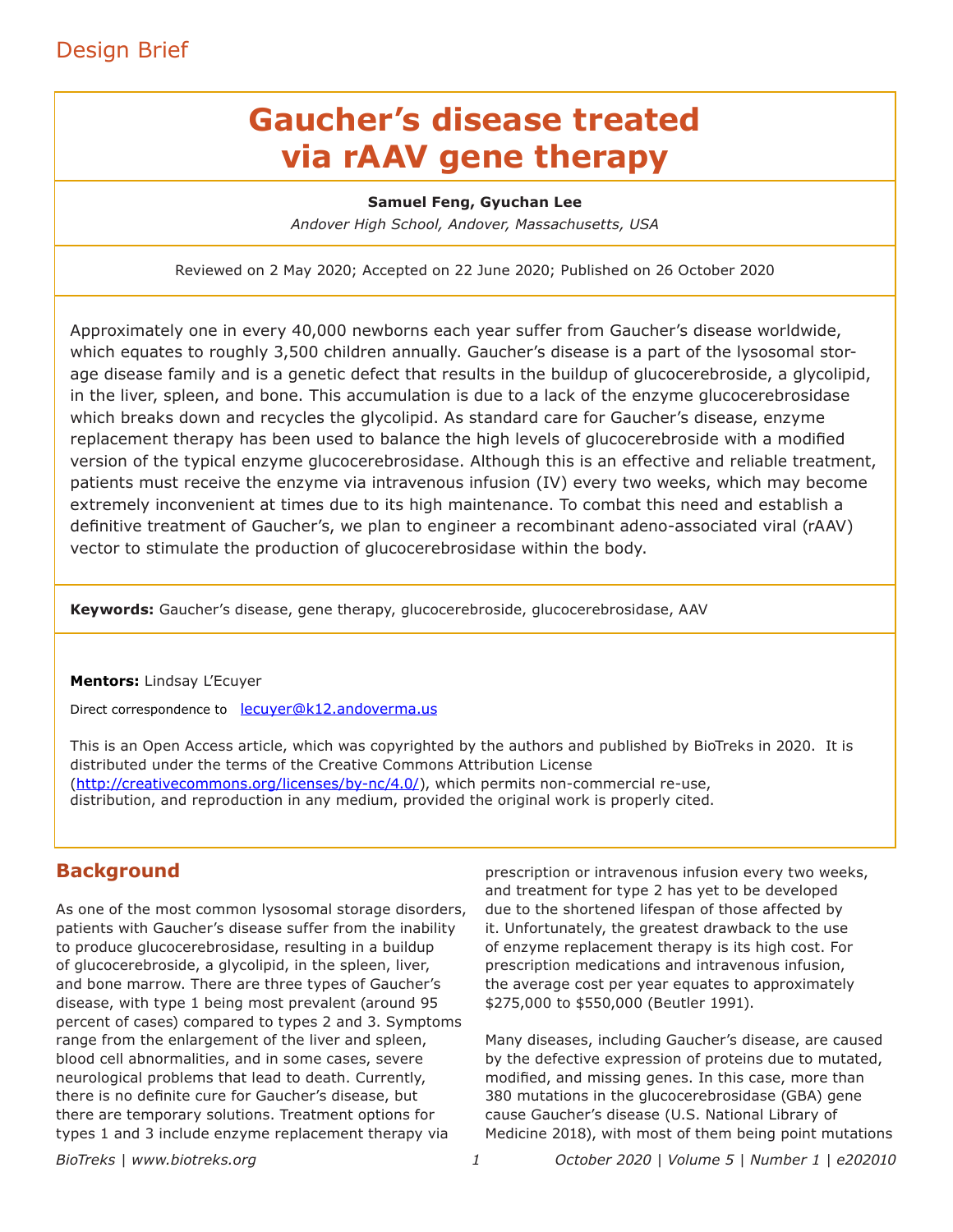in beta-glucocerebrosidase, altering the composition of the enzyme. The gene encoding for glucocerebrosidase is located on chromosome 1 in the region of q21. To address the issue at hand, our gene therapy approach utilizes modified adeno-associated virus (AAV) vectors to deliver restorative genes to cells at the mutated source. Due to AAV's single stranded DNA capacity, we can easily replace the viral DNA with new DNA that will promote the production of glucocerebrosidase in our patients. By supplementing the vector with the correct version of the mutated gene, we can utilize the precisely coded vector to deliver necessary copies of the desired gene to specific organs or tissues.

In fact, AAV vectors have become the dominant method of gene therapy for genetic diseases and have seen success in the treatment of spinal muscular atrophy for infants (Onasemnogene abeparvovec) and inherited retinal diseases caused by mutations in both copies of the RPE65 gene (Voretigene neparvovec). Unlike regular viruses, AAV vectors are unable to reproduce without an outside source, which allows scientists to control the amount administered to the patient. To date, AAV has not been associated nor known to result in human disease. In terms of efficiency, AAV has demonstrated its practicality through a range of favorable attributes as well. For one, it has the ability to transduce dividing and nondividing cells and confer long lasting transgene expression after a single injection.

### **Systems level**

As of now, there have been eleven serotypes of AAV identified. Each of these serotypes vary in their tropism (natural inclination to specific organs) and the types of cells they infect. The plan we designed involves the use of AAV8 as the optimal serotype due to its tropism for the liver. Our idea is to engineer a specific recombinant AAV8 vector directed to the liver to trigger production of glucocerebrosidase in the body.

The AAV genome is flanked by 145-nucleotide inverted terminal repeats (ITRs), which are necessary for packaging and site-specific integration (Manfredsson 2016) . The DNA elements required for replication and packaging of rAAV are the ITRs which flank the transgenic DNA in the cis gene, the rep/cap genes, and the adenovirus helper factors. To produce our construct, we utilize helper plasmids and a specific packaging cell line, HEK293. This permanent cell line, established from the primary embryonic human kidney, expresses a number of adenoviral genes which can be used to propagate adenoviral vectors.

Our treatment relies on the functionality and efficiency of an engineered rAAV vector treatment to combat

Gaucher's disease. The treatment will be introduced into the body through a peripheral vein near the liver. The rAAV8 construct will then bind to the 37/67-kilo Dalton laminin host-cell receptor (Nam, Lane, Padron, et al. 2007) and introduce our gene of interest, GBA, into the genome. Once the infected cell begins expressing the gene, we should see an increase in production of glucocerebrosidase and thus a decrease in accumulation of glucocerebroside in the body.

#### **Device level**

Due to the size of the gene encoding for glucocerebrosidase and the limited packaging capacity of rAAV vectors, we decided to utilize an overlapping dual rAAV vector approach to merge our large transgene into a single vector (Figure 1). The approach works like this: the cDNA of the GBA gene is split such that one vector contains a GBA-specific promoter and a part of the gene, and another vector contains the second part of the gene and a poly-A tail. Each vector will also contain a homologous sequence overlap of the GBA gene to ensure homologous recombination. The result should be a large reconstructed transgenic cassette containing a GBA gene specific promoter, GBA cDNA, and a poly-A tail flanked by the inverted terminal repeats.





*BioTreks | www.biotreks.org October 2020 | Volume 5 | Number 1 | e202010*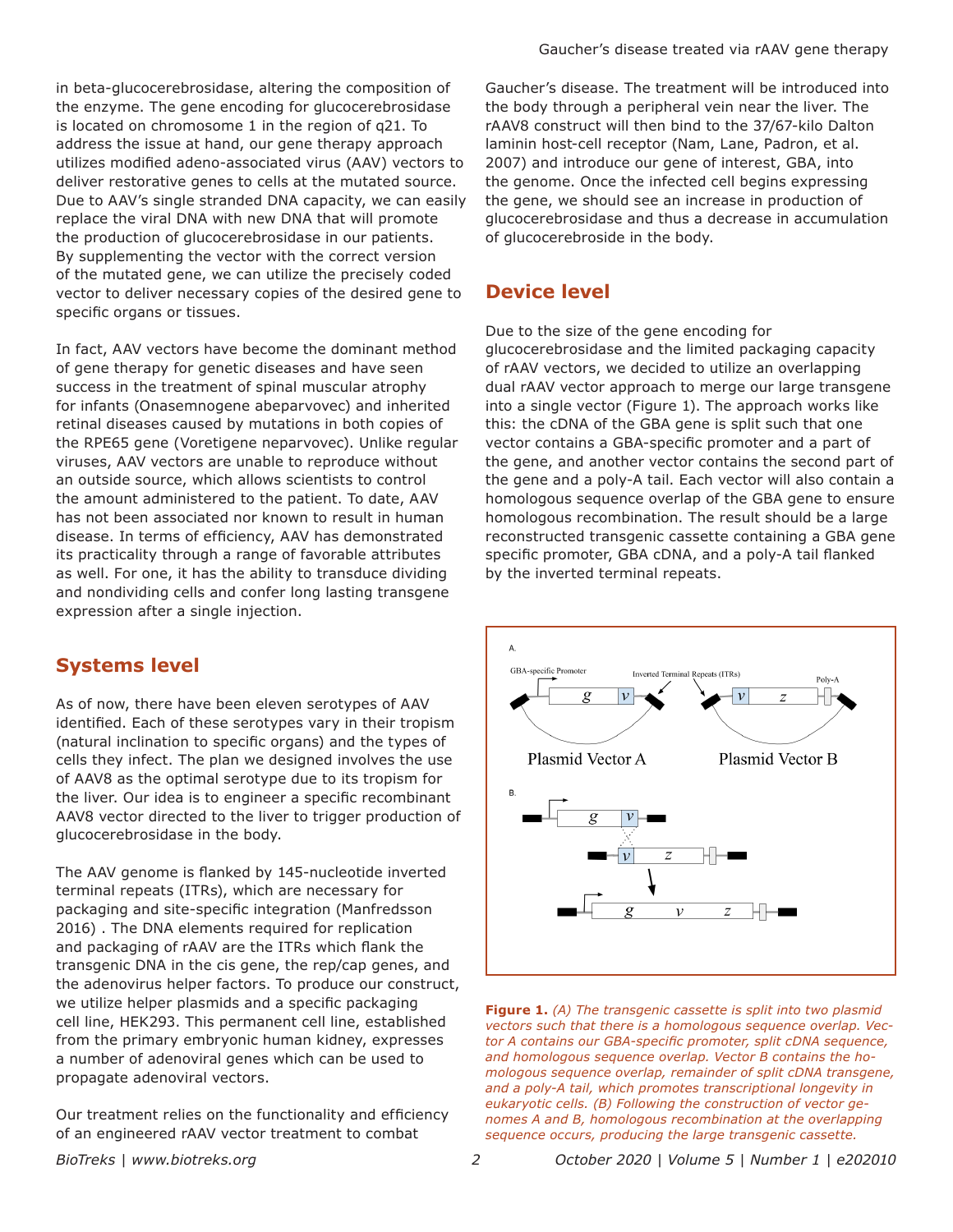After successful co-transduction of the vector genomes, our next step is to propagate the rAAV vector via tripleplasmid transfection into HEK293 cells (Figure 2), in which each plasmid contains either the rAAV genome with the cDNA for the GBA gene, the rep/cap genes, or the adenovirus helper factors. For our helper plasmids in the triple-plasmid transfection, we will be using pAAV2/8 and pAdDeltaF6. The pAAV2/8 plasmid was chosen for its specificity towards the AAV8 vector and its expression of the necessary rep/cap genes which produce proteins required for the AAV8 life cycle. The pAdDeltaF6 plasmid was chosen for its efficiency in AAV packaging, as well as for expressing the adenovirus E4, E2A, and VA factors, which function by promoting AAV protein production and altering the cellular environment to promote replication.Upon transfection, the H EK293 cell line will begin producing mature AAV8



**Figure 2.** *In the triple transfection approach, three plasmids, each containing either the rAAV expression vector with our transgene, the adenovirus helper factors, or the rep/cap genes are transfected into our production cell line, HEK293. The cell line then produces mature rAAV8 capsids containing our gene of interest, GBA.* 

capsids with our gene of interest (GBA) which will then be purified on a Cesium Chloride (CsCl) density gradient that separates the engineered AAV8 vector from contaminants such as cell debris and empty rAAV8 vectors based on their buoyant densities to a vector purity of >99% (Strobel, Miller, Rist, et al. 2015).

**Parts level**

We have created a theoretical design and protocol to express our desired gene, GBA, in humans suffering from Gaucher's disease. As aforementioned, we will be utilizing an overlapping dual rAAV vector and triple plasmid transfection approach to produce our rAAV8 construct. The parts used to do so include the pAdDeltaF6 plasmid, which was chosen for its capability in AAV packaging through its expression of the E4, E2A, and VA adenovirus helper factors, the pAAV2/8 plasmid, which was chosen for its expression of the rep/cap genes necessary for the packaging of the AAV8 capsid, and lastly, the AAV8 serotype due to its strong affinity towards the liver. Additionally, we chose to transfect the plasmids into the HEK293 cell line because it already contained two adenovirus helper factors, E1A and E1B, that pAdDeltaF6 did not provide.

### **Safety**

Although the biosafety level (BSL), or pathogen protection level, of AAV vectors is level 1 (UNC School of Medicine 2020), handling human cell lines (HEK293) calls for biosafety level 2 practices and containment. This applies to laboratory settings typically taking place on benches without the use of special contaminant equipment. When working with agents associated with human diseases, enhanced measures must be taken due to the potential risk of the infectious microbes. Those working in BSL-2 labs are expected to take greater care to prevent injuries of the skin, mucous membrane exposures, and ingestions. Of course standard microbial practices are taken into account as well: mechanical pipetting only, daily decontamination, and proper personal protective equipment. Procedures that may cause droplets involving the HEK-293 cell line should be handled in a Class II biosafety cabinet (BSC). When working outside the BSC, wearing a full face shield is recommended.

Whenever a spill accident occurs, BSL-2 labs require immediate decontamination (Trapotsis 2020). In terms of handling, AAV cultures will be purified in phosphate buffered saline at a concentration of 1012 particles/ ml. The purified viral vectors will be stored for short periods of time at -20 or 4°C, in a freeze/thaw cycle. Low protein binding tubes will be utilized to avoid loss of the virus.

Since our design is proposed as a treatment for humans, there are several precautions we will take to ensure proper production. We will focus on testing our construct both in vivo and in vitro to optimize the treatment. While studies show that usage of mice, both immunized against the AAV capsid and not, for AAV testing failed to predict

*BioTreks | www.biotreks.org October 2020 | Volume 5 | Number 1 | e202010*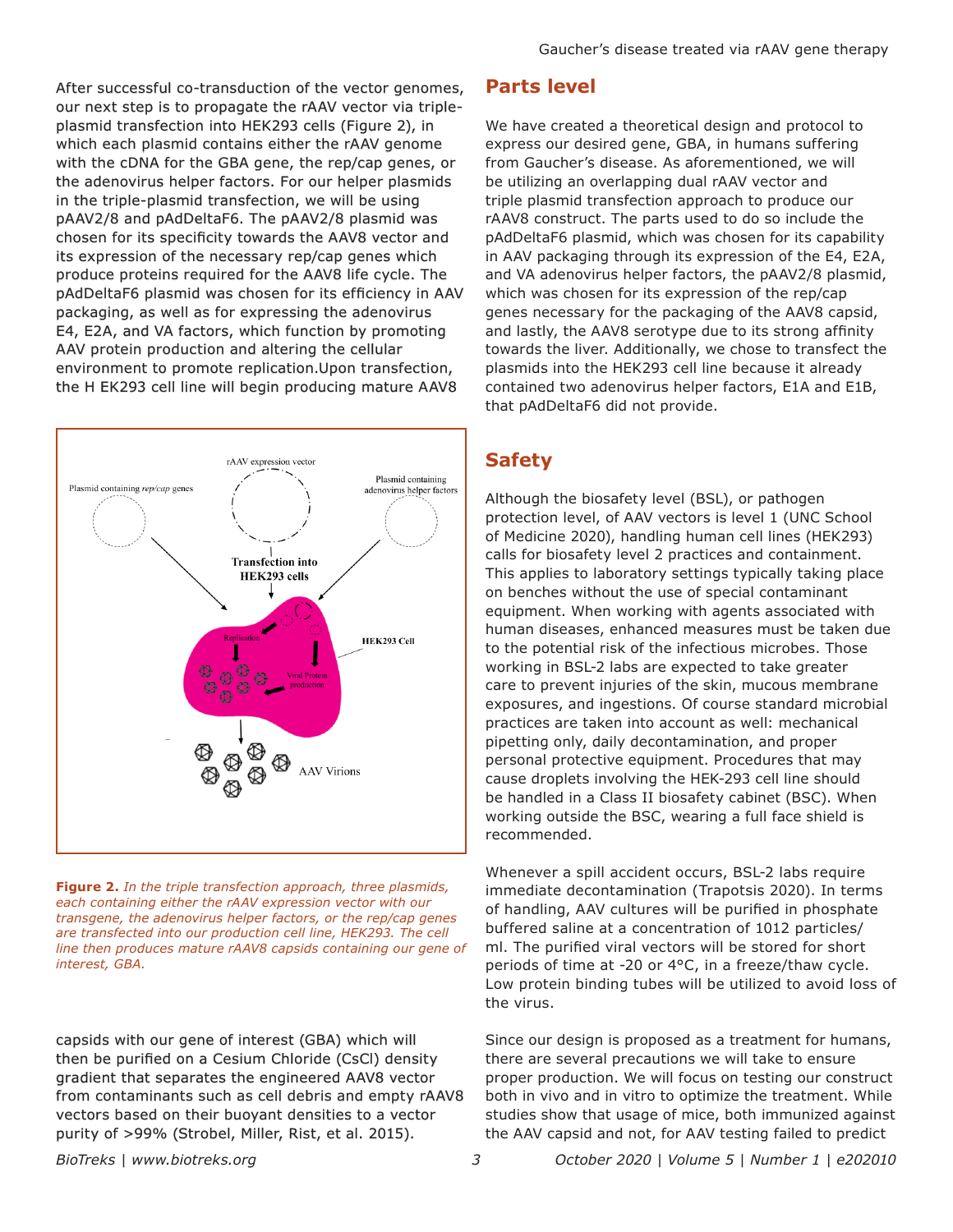the issue related to the T-cell reactivity to the capsid in humans (Colella, Ronzitti and Mingozzi 2017), they provided to be an extremely valuable assessment to AAV safety and efficacy.

#### **Discussions**

We recognize that performing an overlapping dual vector approach to produce our large transgene may have implications regarding the effectiveness of our AAV8 construct. However, a study published in Nature Biotechnology suggested otherwise, and demonstrated that when testing in vivo, the best performing overlapping dual vector performed similarly to a single gene comparison (Halbert, Allen and Miller 2002).

Currently, gene transfer utilizing AAV vectors on the liver has been tested clinically for a low number of diseases. In fact, a study in 2017 intravenously administered an scAAV8 (self-complementary) vector targeting the liver of hemophilia B subjects (Colella, Ronzitti and Mingozzi 2017). According to this study, immunosuppression was used to block potentially harmful immune responses stimulated by the viral vector. The study supports the idea that targeting the liver via injection through the peripheral vein with the AAV8 serotype is plausible.

Despite this, questions remain unanswered for the future of therapeutic AAV gene transfer in humans. One example involves immunogenicity, the tendency to trigger an unwanted immune response due to a foreign substance. Composed of both a protein capsid and a DNA genome, AAV vectors' viral capsid is nearly identical to the capsid of the "wild-type" virus which humans are exposed to in nature. A recent study conducted in 2019 screened 49 patients for pre-existing neutralizing antibodies and found that 15 of them (30.6%) had AAV8 specific antibodies (Aronson, Veron, Collaud, et al. 2019). The presence of neutralizing antibodies in the body will definitely impact the design of our construct and future clinical trials.

## **Acknowledgements**

We would like to thank the BioBuilders Organization as well as our teacher and leader of the Andover High School BioBuilders Club, Mrs. L'Ecuyer. Thanks to her support and enthusiasm for the success of our team, she has provided us guidance in the proper direction. We would also like to acknowledge Dr. Kudell and all the other BioBuilder Staff for establishing this inspirational program and providing their feedback to enrich our learning experience.

This project was accomplished through participation in the BioBuilderClub, an after-school program organized by the BioBuilder Educational Foundation. The BioBuilderClub engages high school teams around the world to combine engineering approaches and scientific know-how to design/build/test their own project ideas using synthetic biology.

## **References**

- Aronson SJ, Veron P, Collaud F, Hubert A, Delahais V, Honnet G, de Knegt RJ, Junge N, Baumann U, Di Giorgio A, D'Antiga L, Ginocchio VM, Brunetti-Pierri N, Labrune P, Beuers U, Bosma PJ and Mingozzi F. Prevalence and relevance of pre-existing Anti-Adeno-Associated Virus immunity in the context of Gene Therapy for Crigler–Najjar Syndrome. Hum Gene Ther [Internet]. 2019 Sep 24 [cited 2020 Apr 24];30(10):1297–1305. Available from: https://www. ncbi.nlm.nih.gov/pmc/articles/PMC6763963/
- Beutler E. Gaucher's Disease. New England Journal of Medicine [Internet]. 1991 Nov 7 [cited 2020 Apr 24];325:1354-60. Available from: www.nejm.org/doi/ full/10.1056/NEJM199111073251906
- Colella P, Ronzitti G and Mingozzi F. Emerging issues in AAV-Mediated in Vivo Gene Therapy. Mol Ther Methods Clin Dev [Internet]. 1 Dec 2017 [cited 2020 Apr 24];8:87-104. Available from: www.ncbi.nlm.nih. gov/pmc/articles/PMC5758940/
- Halbert CL, Allen JM and Miller AD. Efficient mouse airway transduction following recombination between AAV vectors carrying parts of a larger gene. Nature Biotechnology [Internet]. 2002 July 1 [cited 2020 Apr 24];20:697-701. Available from: https://www.nature. com/articles/nbt0702-697
- Manfredsson FP, editor. Gene therapy for neurological disorders: methods and protocols [Internet]. New York: Humana Press; 2016 [cited 2020 Apr 24]. Available from: https://scholar.harvard.edu/files/ gregoryjbaker/files/bok3a978-1-4939-3271-9.pdf
- Nam H-J, Lane MD, Padron E, Gurda B, McKenna R, Kohlbrenner E, Aslanidi G, Byrne B, Muzyczka N, Zolotukhin S and Agbandje-McKenna M. Structure of Adeno-Associated Virus Serotype 8, a Gene Therapy Vector [Internet]. 14 Jun 2007 [cited 2020 May 28];85(22):11791–9. Available from: https://jvi.asm. org/content/81/22/12260
- Strobel B, Miller FD, Rist W and Lamla T. Comparative analysis of Cesium Chloride- and Iodixanol-Based